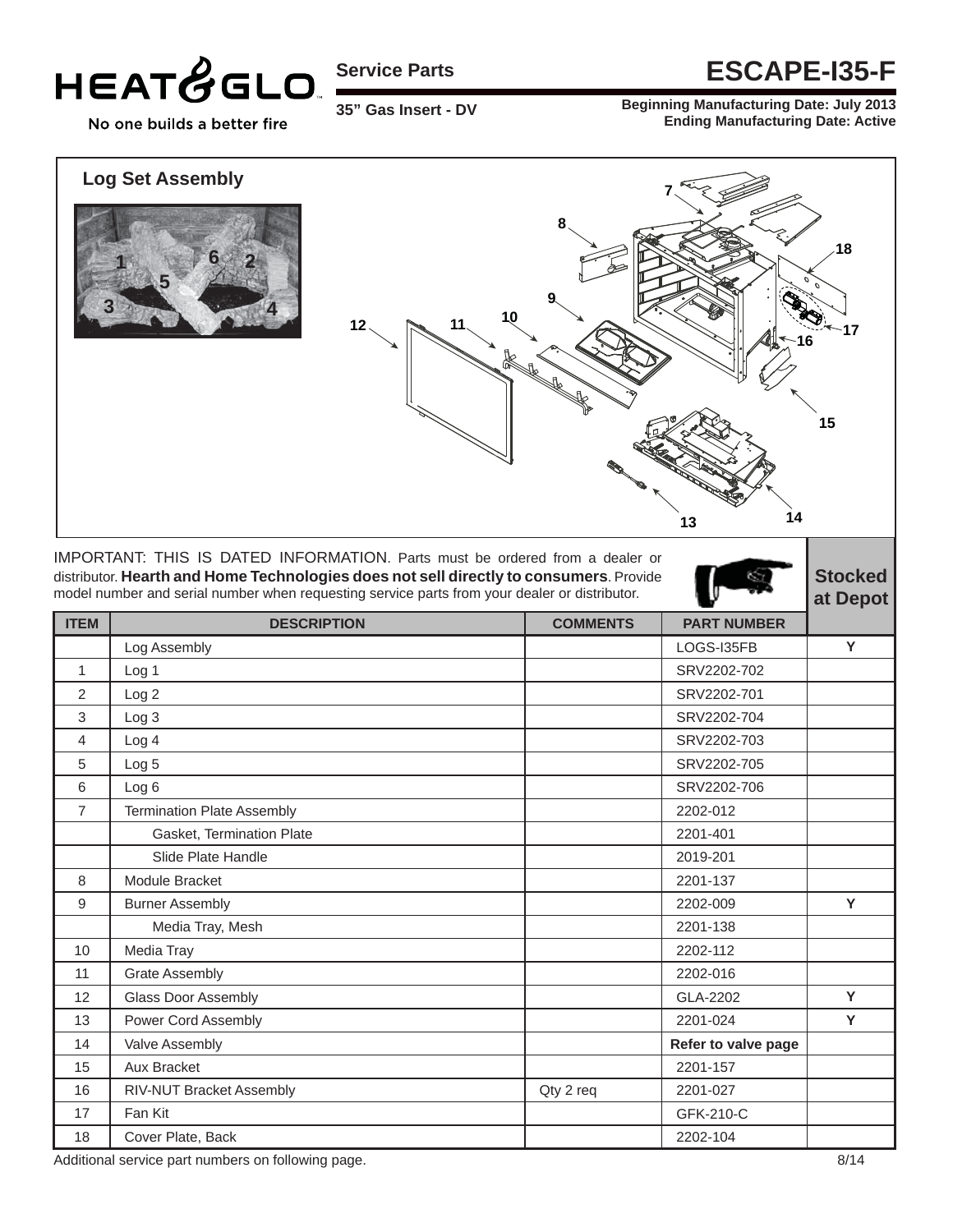## HEATGGLO

## **Service Parts ESCAPE-I35-F**

**Beginning Manufacturing Date: July 2013 Ending Manufacturing Date: Active**

No one builds a better fire



IMPORTANT: THIS IS DATED INFORMATION. Parts must be ordered from a dealer or distributor. **Hearth and Home Technologies does not sell directly to consumers**. Provide model number and serial number when requesting service parts from your dealer or distributor.

**Stocked at Depot**

| <b>ITEM</b> | <b>DESCRIPTION</b>       | <b>COMMENTS</b> | <b>PART NUMBER</b> |   |
|-------------|--------------------------|-----------------|--------------------|---|
| 14.1        | Pilot Assembly NG        |                 | 2202-013           | Y |
|             | Pilot Assembly LP        |                 | 2202-014           | Y |
| 14.2        | Burner Orifice NG (#31C) |                 | 582-831            | Y |
|             | Burner Orifice LP (#49C) |                 | 582-849            | Y |
| 14.3        | Flex Assembly            |                 | 383-302A           | Y |
| 14.4        | Flex Ball Valve Assembly |                 | 2201-108           | Y |
| 14.5        | Valve Bracket            |                 | 2202-108           |   |
| 14.6        | Valve NG                 |                 | 2166-302           | Y |
|             | Valve LP                 |                 | 2166-303           | Y |
| 14.7        | Air Passage Divider      |                 | 2201-144           |   |
| 14.8        | Ember Bulb               | Qty 2 req       | 2201-150           | Y |
| 14.9        | Light Wire Assembly      |                 | 2201-011           | Y |
| 14.10       | Power Supply             |                 | 2166-345           | Y |
| 14.11       | <b>Auxiliary Box</b>     |                 | 2166-335           | Y |
| 14.12       | **Battery Pack           |                 | 2166-323           | Y |
| 14.13       | Module                   |                 | 2166-307           | Y |
| 14.14       | Wire Assembly            |                 | 2201-304           | Y |
| 14.15       | <b>Pilot Bracket</b>     |                 | 2201-025           |   |
| 14.16       | Air Scoop                |                 | 2201-156           |   |
| 14.17       | <b>Ember Glass</b>       |                 | 2201-115           | Y |

\*\*Fuse for battery pack can be sourced locally, not a warranty item. Specs are 250v, 1A fuse, 3/4" long Additional service part numbers on following page.